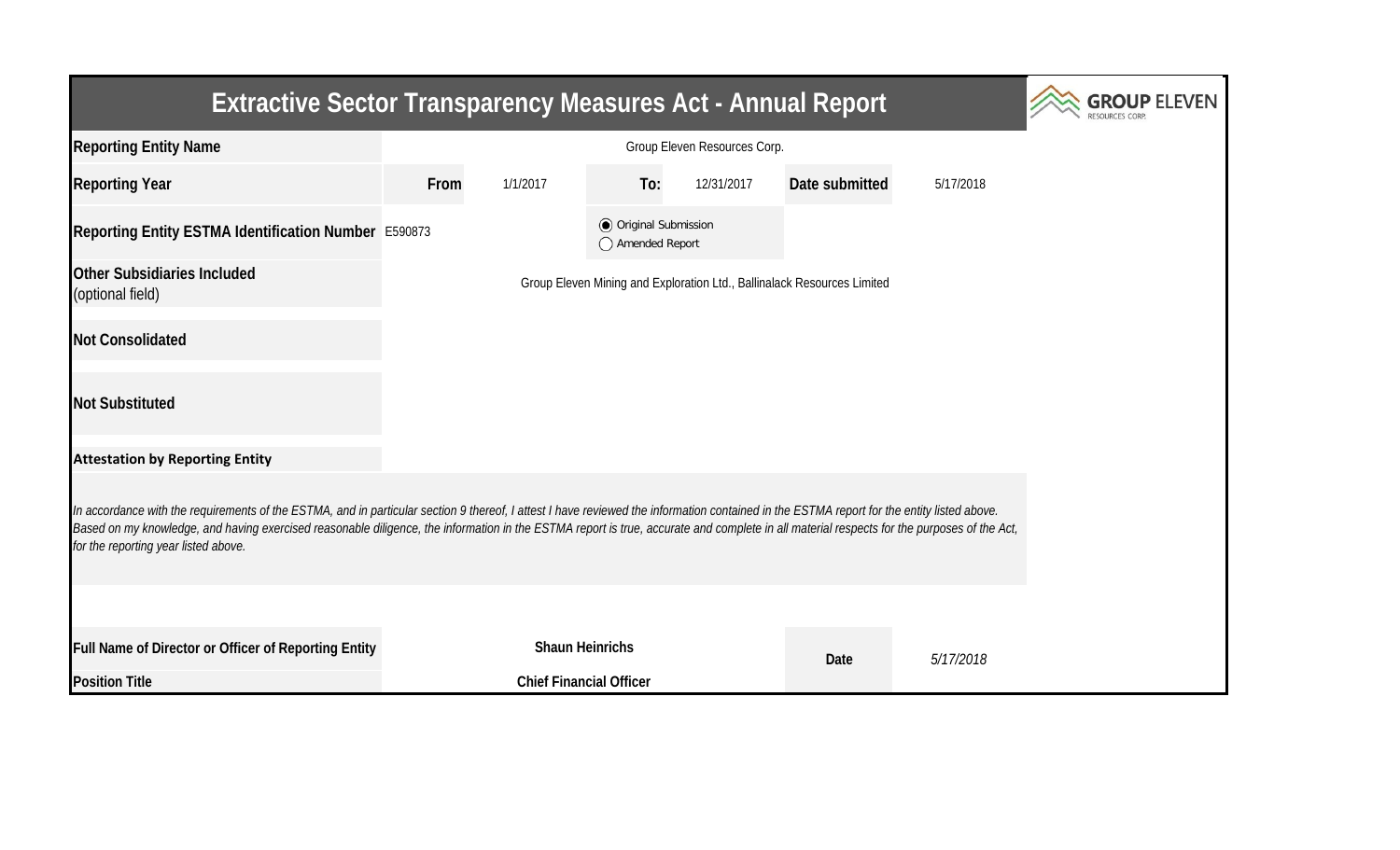| Extractive Sector Transparency Measures Act - Annual Report   |                                                                                                                                                                                                                                |                                                                                 |              |                  |        |                                      |                |                  |                                        |                                      |                            |  |  |
|---------------------------------------------------------------|--------------------------------------------------------------------------------------------------------------------------------------------------------------------------------------------------------------------------------|---------------------------------------------------------------------------------|--------------|------------------|--------|--------------------------------------|----------------|------------------|----------------------------------------|--------------------------------------|----------------------------|--|--|
| <b>Reporting Year</b>                                         | From:                                                                                                                                                                                                                          | 1/1/2017                                                                        | To:          | 12/31/2017       |        |                                      |                |                  |                                        |                                      |                            |  |  |
| <b>Reporting Entity Name</b>                                  | Group Eleven Resources Corp.                                                                                                                                                                                                   |                                                                                 |              |                  |        | <b>Currency of the Report</b><br>CAD |                |                  |                                        |                                      |                            |  |  |
| <b>Reporting Entity ESTMA</b><br><b>Identification Number</b> | E590873                                                                                                                                                                                                                        |                                                                                 |              |                  |        |                                      |                |                  |                                        |                                      |                            |  |  |
| <b>Payments by Payee</b>                                      |                                                                                                                                                                                                                                |                                                                                 |              |                  |        |                                      |                |                  |                                        |                                      |                            |  |  |
| Country                                                       | Payee Name                                                                                                                                                                                                                     | Departments, Agency, etc<br>within Payee that Received<br>Payments <sup>2</sup> | <b>Taxes</b> | <b>Royalties</b> | Fees   | <b>Production Entitlements</b>       | <b>Bonuses</b> | <b>Dividends</b> | Infrastructure<br>Improvement Payments | <b>Total Amount paid to</b><br>Payee | Notes <sup>34</sup>        |  |  |
| Ireland                                                       | Department of<br><b>Communications, Energy</b><br>and Natural Resources                                                                                                                                                        | <b>Exploration and Mining Division</b>                                          |              |                  | 37,908 |                                      |                |                  |                                        |                                      | 37,908 Converted from Euro |  |  |
| <b>Additional Notes:</b>                                      | Amounts are presented in Canadian dollars; However, these amounts were paid in Euro's and translated to Canadian Dollars. For information purposes the average exchange rate of these transactions was 1.465 which is the numb |                                                                                 |              |                  |        |                                      |                |                  |                                        |                                      |                            |  |  |